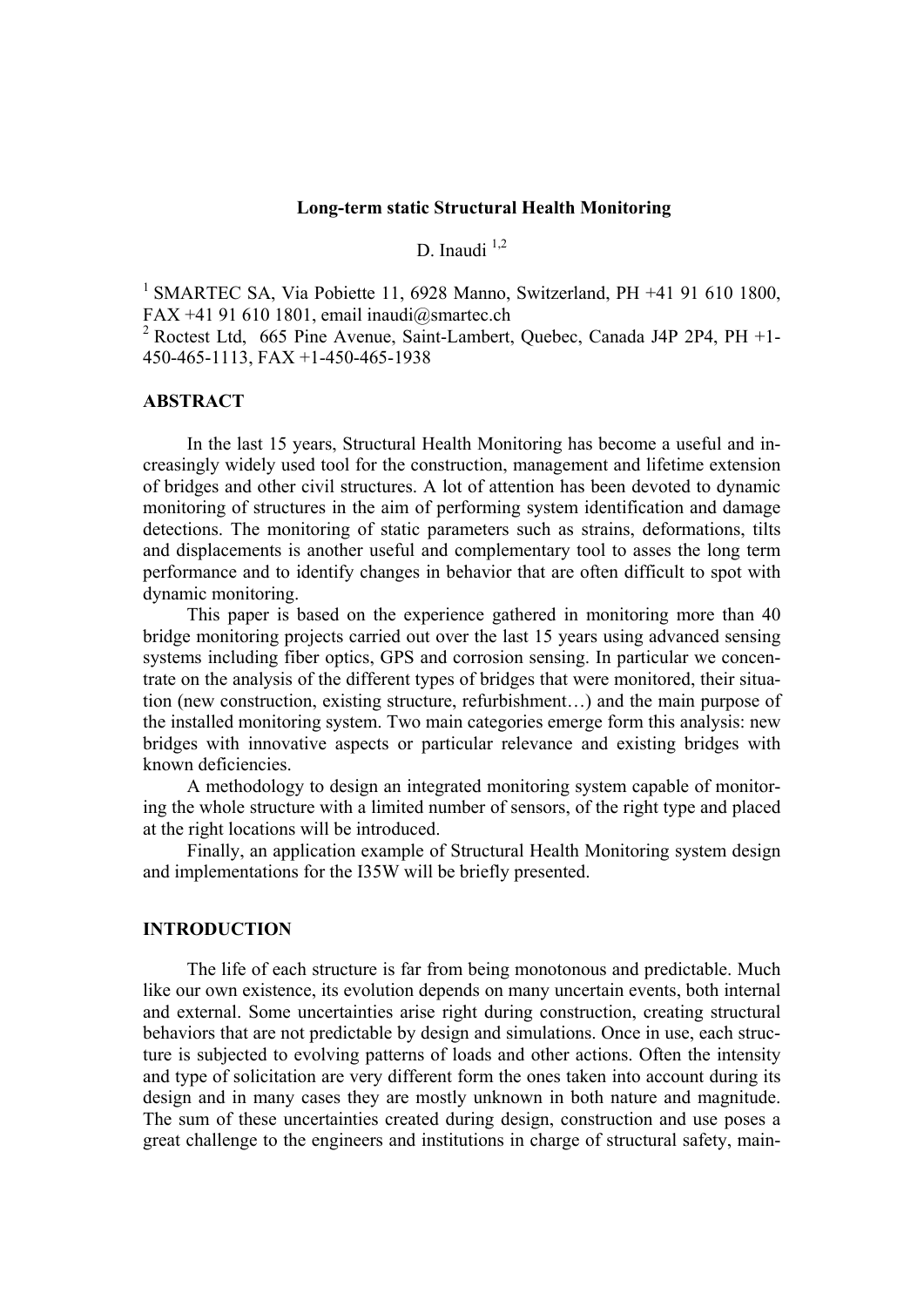tenance and operation. Defining service levels and prioritizing maintenance budgets relying only on models and superficial observation can lead to dangerous mistakes and inefficient use of resources. Regular inspection can certainly reduce the level of uncertainty, but still presents important limitations being confined to the observation of the structure's surface during short times spaced by long periods of inactivity. Structural Health Monitoring aims to provide more reliable data on the real conditions of a structure observe its evolution and detect the appearance of new degradations.



Figure 1 Photo Gallery of 35 of the 40 bridges considered in this overview, shows the great variety of bridge types that can benefit form monitoring.

By installing a number of sensors, measuring parameters relevant to the structural conditions and other important environmental parameters, it is possible to obtain a picture of the structure's state and evolution. Monitoring is a new safety and management tool that ideally complements traditional methods like visual inspection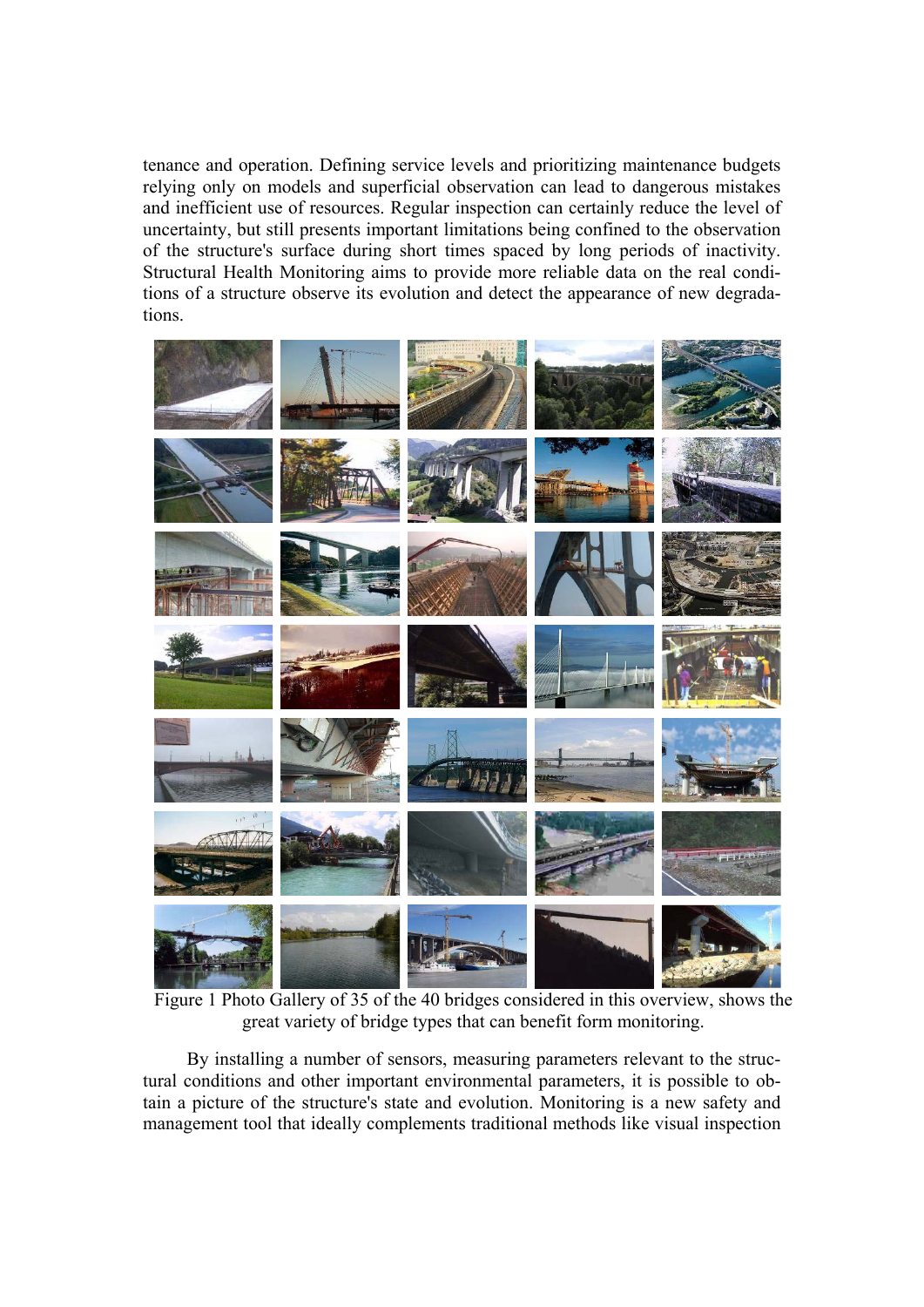and modeling. This paper resumes the reasons and results of monitoring 40 bridges worldwide in the last 12 years. In that time period, our company and partners has instrumented other bridges (as well as hundreds of other structures), but we limited our overview to those bridges were reliable data was available on the purpose of monitoring and the obtained results. Figure 1 shows a collage of pictures of the bridges considered in this survey.

# **BRIDGE TYPES**

Let's first consider the distribution of monitored bridges, most of them depicted in Figure 1, both geographically and by type.

**LOCATION** - The 40 bridges considered here are located in the following countries: Austria, Belgium, Canada, Croatia, France, Germany, Italy, Japan, Luxembourg, Russia, Sweden, Switzerland, Taiwan and the USA. Several other projects were not included in the survey because of the lack of details.

**BRIDGE TYPE** – Figure 2 illustrates the diversity of brides that were monitored. There is a prominence of concrete girder bridges, which the also the most common types of bridges in the global population. It is however interesting to notice that signature bridges, including suspension and cable-stayed bridges represent only a small percentage, while more ordinary bridges constitute the vast majority of the population. This reflects the fact that monitoring can be applied with success to any type of bridge.



Figure 2: Bridge population by type Figure 3: Purpose of monitoring

**LIFETIME PHASE** - Monitoring can be applied in different phases of a bridge life. The 40 bridges considered here reflect this diversity:

- New Bridges (installation during construction): 18
- Existing Bridges (installation on an existing bridge): 13
- Bridges under Refurbishment (installation during works): 9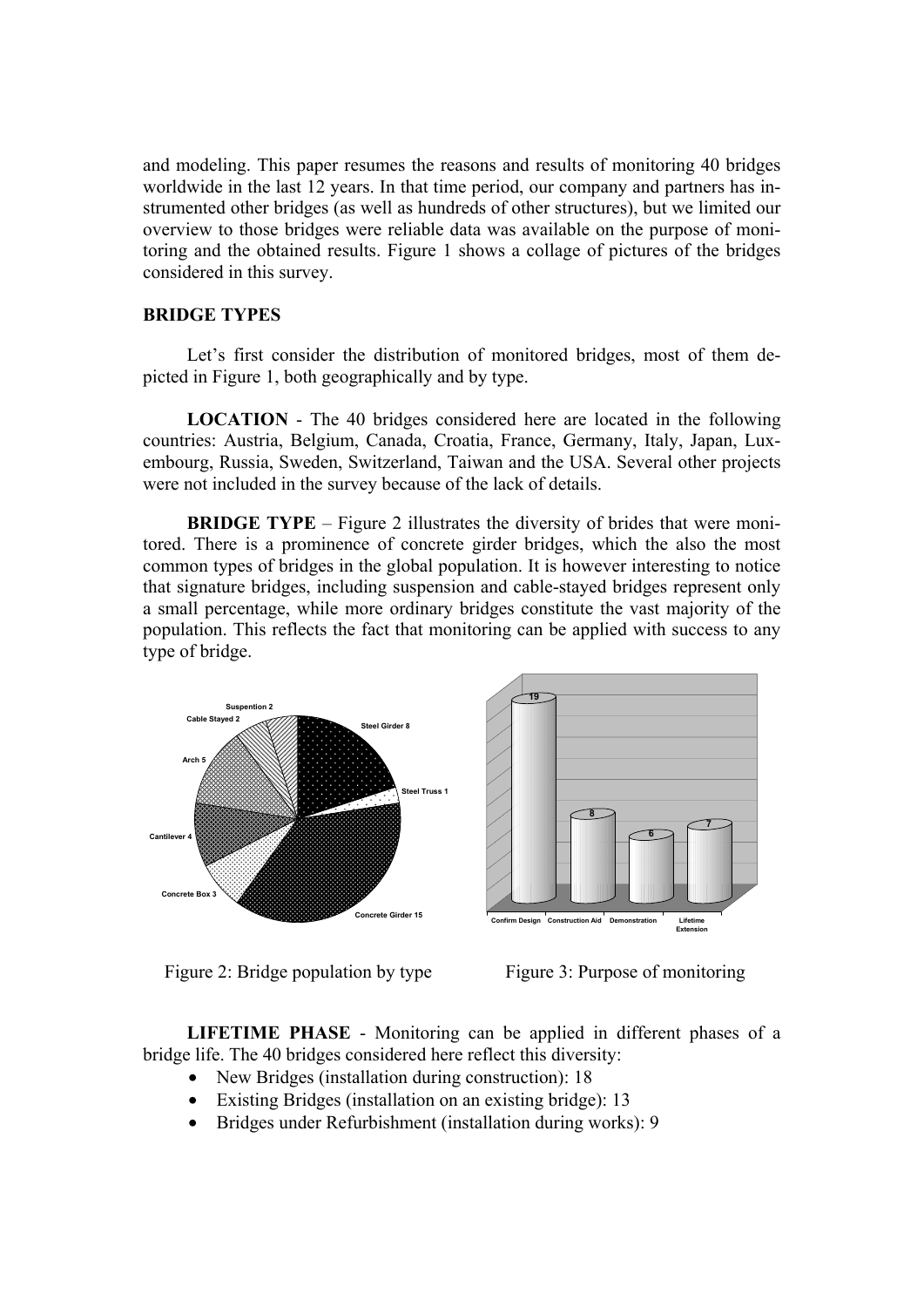There is therefore an even distribution between new and existing bridges.

**PURPOSE OF MONITORING** - The reasons for monitoring a bridge can be different. The most common are to obtain quantitative date about the structural behavior in order to confirm design assumptions, to provide real-time feed-back during construction and to perform a controlled lifetime extension of a bridge with known problems. Some projects are also considered as demonstration projects, driven more by the interest in new technologies than by a specific monitoring purpose. As shown in Figure 3, in the majority of projects, the main purpose of monitoring was to confirm design assumptions. This is especially true for new bridges, but also applies to many existing bridges, where monitoring helps to evaluate the real current condition of the bridge and allows the engineers to take informed decisions about their future and to plan maintenance or repair actions. In the case of bridges classified as "lifetime extension" the monitoring system is used to increase the safety of the structure and provide early warning of an acceleration of the known degradations that are being monitored.

It is interesting to see how this subdivision has evolved in time. If in the early years (1995-1998) demonstration projects and applications concerning only the construction phase accounted for a majority of the applications, in more recent times the main reasons for monitoring has become the confirmation of design hypotheses and the controlled lifetime extension of existing structures. It is important to notice that projects aiming to a confirmation of the design assumptions concern all phases of the bridge's lifetime. For new bridges, one can confirm the sound design of the structure; in the case of existing bridges, a monitoring program is usually targeted at finetuning the model to the real conditions of the structure. In this case, monitoring is used to reduce the uncertainties introduced during the constructions and the successive degradations.

**CUSTOMER** - A monitoring project can be initiated and financially supported by different institutions. In the case of the bridges in this study the paying customers were subdivided as follows:

- Bridge Owner: 23
- University (through research founds): 13
- Engineering company: 4

This demonstrates that structural health monitoring is still considered a research topic by many owners. It is however encouraging to see that the majority of projects originate from owners and engineers.

**INSTALLATION** - The same distinction applied to the installation of the monitoring system itself:

- Owner: 1
- University 15
- Instrumentation Company 24

Only in one case the system has been installed by a team working directly for the structure's owner. In all other cases the system was installed by a professional instrumentation company, in some cases SMARTEC itself, or a university.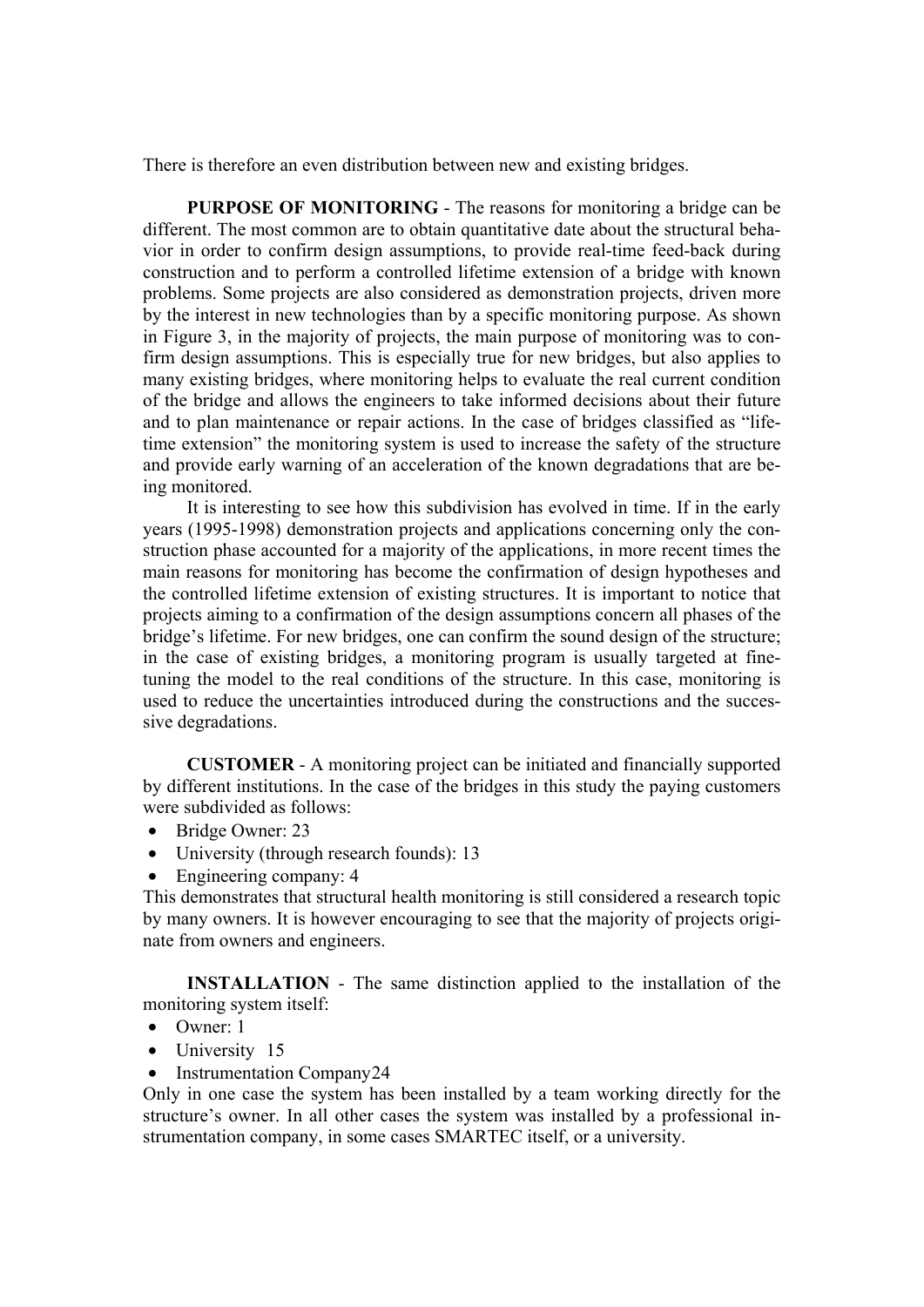**BUDGET** – Budget figures include the cost of the hardware and the installation, but not the cost of data analysis and system maintenance.

- $0 50 \text{ k} 23$
- $50 100 \text{ k}$ \$ 6
- $100 500$  k\$: 10
- $500+ k$ \$: 1

Many projects fall in the range below 50'000\$. These are typically short-term projects or projects with a reduced number of sensors. The category 100-500 k\$ typically includes those projects that aim to permanent and autonomous monitoring with remote access. Among the ones considered here, only one bridge instrumentation project exceeded 500'000\$.

**INSTALLED SENSORS** - The number of sensors installed for each project is the following:

- $\bullet$  1-10 19
- $11-25: 8$
- $26-50:5$
- $51-100: 5$
- $100+:3$

Small projects (20 sensors or less) dominate again in this case.

**SENSOR LOCATION** - The sensors can be installed on different parts of the bridge. In the considered projects the most instrumented elements were the following (in some cases multiple elements are monitored):

- Deck: 9
- Load-carrying elements (beams, arch, cables): 31
- Piers: 4
- Foundations: 2

The main concern is therefore, as expected, with the elements that transfer loads.

**FREUENCY** - Finally, a monitoring project can span different lengths in time and occur with varying frequencies:

- Short-Term (less than 12 months): 17
- Long-Term (more than 12 months, but non continuous): 12
- Permanent (continuous monitoring): 11

Short-term monitoring dominates (especially in the early years). In those cases, once the original question is answered, the monitoring system is abandoned. This is typically the case of projects that concern the construction phase in particular.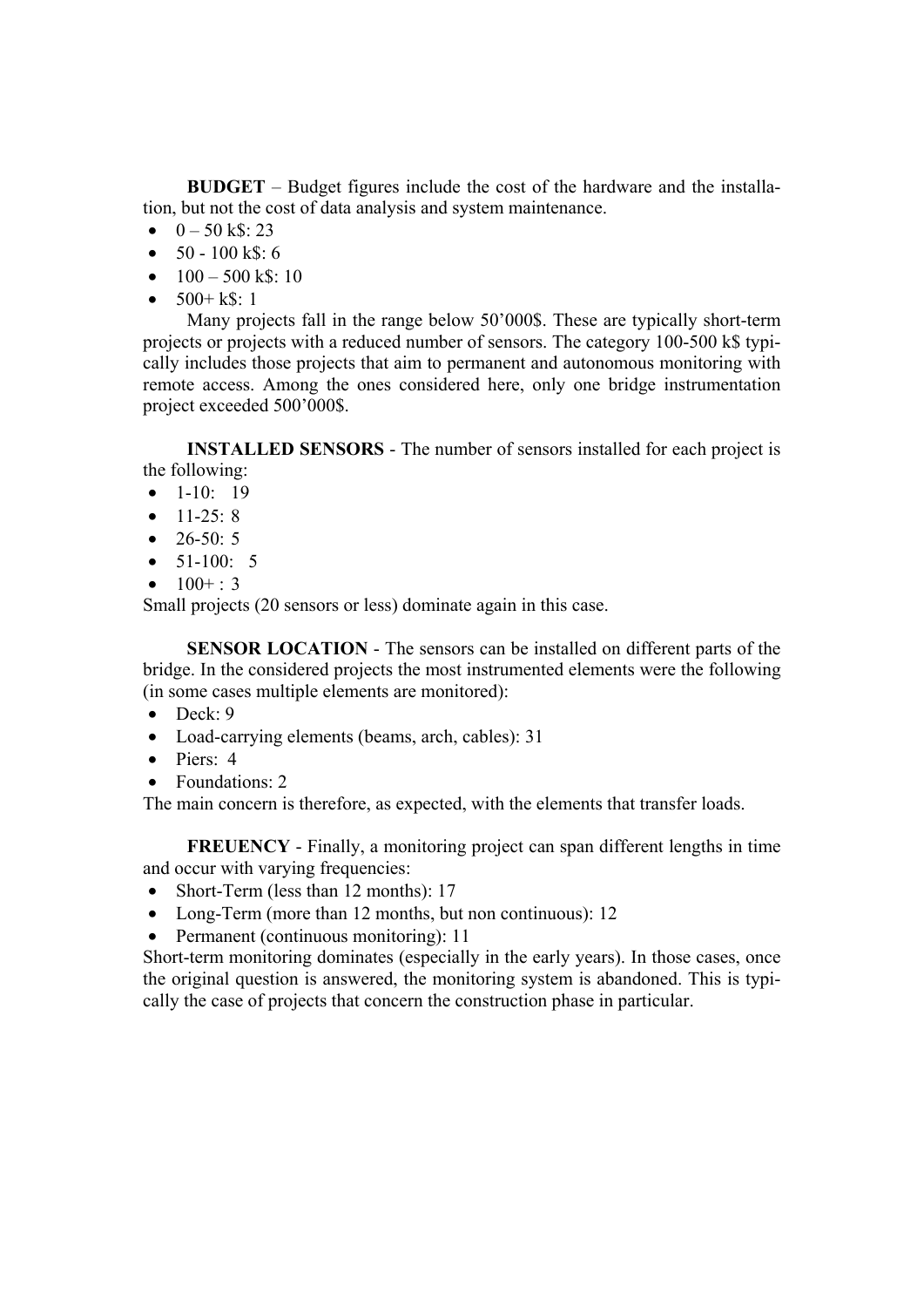### **DESIGNING AND IMPLEMENTING AN SHM SYSTEM**

Designing and implementing an effective Structural Health Monitoring System is a process that must be carried out following a logical sequence of analysis steps and decisions. Too often SHM system have been installed without a real analysis of the owner needs, often based on the desire to implement a new technology of follow a trend. These monitoring system, although perfectly working from a technical point of view, often provide data that is difficult to analyze or which cannot be used by the owner to support management decisions. The 7-step procedure that is detailed in the next paragraphs has proven over the years to deliver integrated structural health monitoring systems that respond to the needs of all parties involved in the design, construction and operation of structures of all kinds.

#### **Step 1: Identify structures needing monitoring**

This step might seem trivial, but is indeed a very im-portant first step. Before considering a structural health monitoring system, it is important to consider if a specific structure will really benefit from it. The following list includes some of the situations where and SHM system is believed to be beneficial:

- New structures including innovative aspects in the design, construction procedure, or materials used.
- New structures with unusual associated risks or uncertainties, including geological conditions, seismic risk, meteorological risk, aggressive environment, vulnerability during construction, quality of materials and workmanship.
- Structures that are critical at a network level, since their failure or deficiency would have a serious impact on the rest of the network and the users.
- New or existing structure which is representative of a larger population of identical or very similar structures. In this case most information obtained from a subset of structures can be extrapolated to the whole population.
- Existing structures with known deficiencies or very low rating resulting form visual inspections.
- Candidates for replacement or major refurbishment works. In this case SHM is used to assess the real need for such action and to better design and execute the repair.

The result of this step is a list of structures that need an SHM system.

### **Step 2: Risk / Uncertainty / Opportunity analysis**

The SHM system designer, the design engineers or the engineers in charge of the structural assessment and the owner, must jointly identify the risks, uncertainties and opportunities associated with the specific structure and their probability. The risk analysis will lead to a list of possible events and degradations that can possibly affect the structure. Example of risks are corrosion, loss of pre-stressing, creep, subsidence of foundations, earthquake strike, unauthorized overloads, impact, poor building material quality and poor execution. The uncertainty list includes all unanswered questions about the structural conditions and performance. Examples of uncertainties include the performance of the construction materials (e.g. the E modulus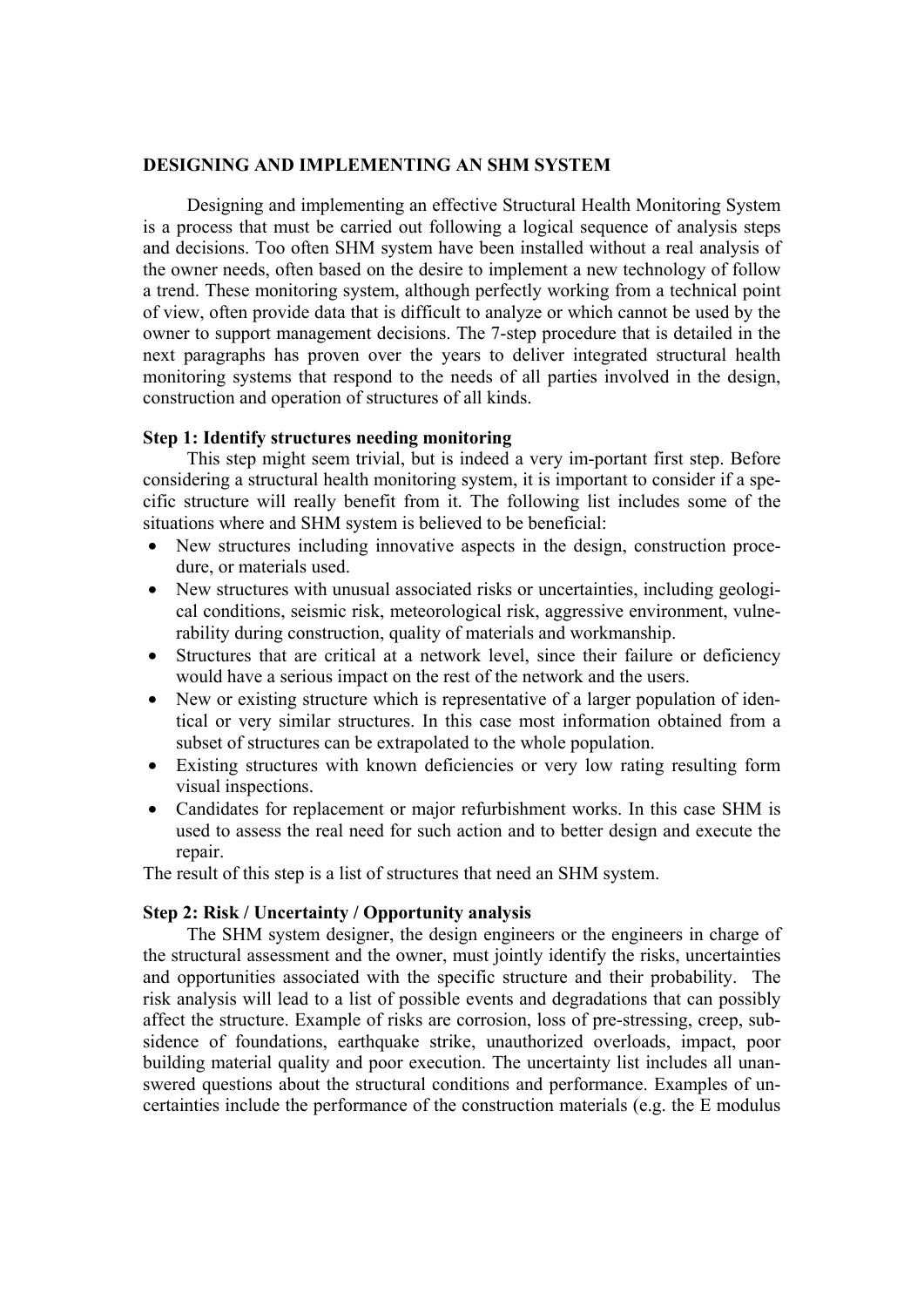of concrete or the thermal expansion coefficient of a composite), the magnitude of loads or the correspondence between the calculated and the real strain levels.

The Opportunity list includes all parameters and performance indicators that might be better than expected or assumed. Examples include reserve load bearing capacity, better properties of structural materials, presence of synergetic effects, additional stiffness and reduced deflections.

The impact and probability of each risk and opportunity will be classified using the usual risk analysis procedure to produce a ranking of risks. At this point, some risks and opportunities will be retained and others will be dropped because of a low impact or probability. The result of this step is a list of risks that must be addressed by the SHM system.

#### **Step 3: Responses**

For each of the retained risk, uncertainty and opportunity, we now need to associate one or several responses that can be observed directly or indirectly. For example corrosion will produce a chemical change, but also a section loss. Subsidence will produce a settlement or a change of pore pressure. The inaccuracy of the Finite Element Model will produce a difference in the response between the structure and the model.

At this stage, it is also useful to roughly quantify the expected responses. For example is a tilt is expected as the result of an uneven settlement, one should estimate if the tilt is in the order of milliradians or several degrees. This is very important to select the sensors with appropriate specifications. At this stage it is also possible to determine which responses are easily and efficiently observed by a periodic visual inspection and which others require instrumentation. The physical locations where these responses are expected or will appear at their maximum extend also need to be established. The output of this step is a list of responses that need to be detected and measured, their estimated amplitudes and their location.

### **Step 4: Design SHM system and select appropriate sensors**

This is typically the first step that is approached by inexperienced SHM system proponents or by those offering a specific sensing technology and trying to find applications for it. In our approach it is however only the forth step and it becomes a much easier one. The goal is now to select the sensors that have the appropriate specifications to sense the expected responses and are appropriate for installation in the specific environmental conditions and under the technical constraints found in the structure (Glisic and Inaudi 2003). At this stage one should also consider the required lifetime of the SHM system and the available budget. It is often beneficial to include sensors based on different technologies, to increase the system redundancy and complementarily. On the other hand, having too many data acquisition systems will increase the system cost and complexity, so a good balance is required.

It is of fundamental importance that a monitoring system is designed as an integrated system, with all data flowing to a single database and presented through a single user interface. The integration between the different sensing technologies that can be simultaneously installed on the structure, e.g. fibre optic sensors, vibrating wire sensors, tilt meters, weather stations and corrosion sensors, can be achieved at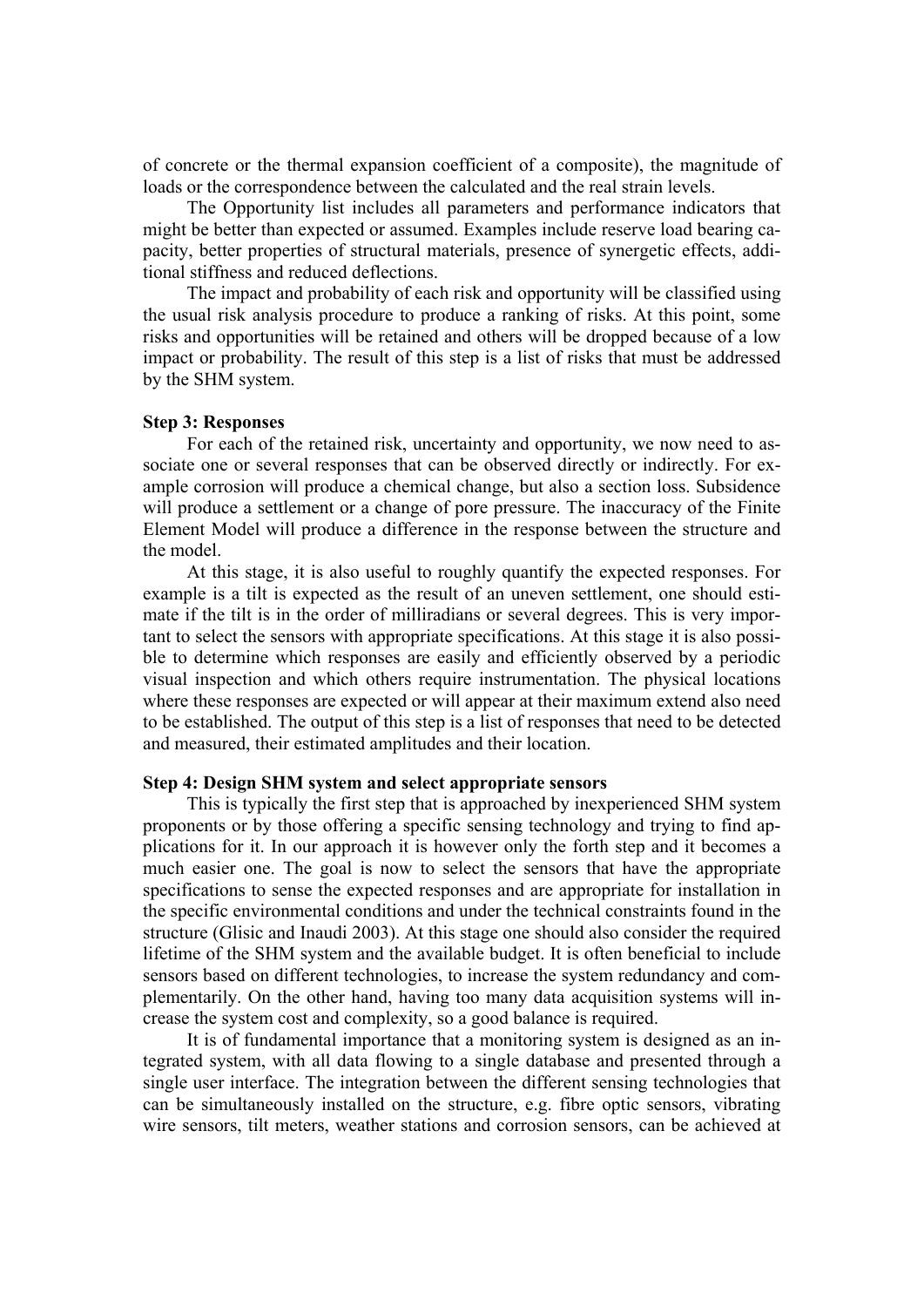several levels. Different sensors can be connected to the same datalogger; otherwise several dataloggers can report to a single data management system, typically a PC, which can de installed either on site or at a remote location. The data management system must interface to all types of dataloggers and translate the incoming data into a single format that is forwarded to the online database system as shown in figure 1.

Although many vendors of sensors and data acquisition systems provide their own software for data management and presentation, these tend to be closed system that can only handle data from their specific sensors. Since a monitoring project often requires the integration of several technologies, it is important to provide the enduser with a single integrated interface that does not require him to learn and interact with several different user interfaces. The design of the system also needs to take into account the constraints associated with its installation and the construction schedule in the case of a new structure. The result of this step is a design document, including a list of sensors, installation and cable plans, installation procedure and schedule as well as a budget.

The result of this step is a design document, including a list of sensors, installation and cable plans, installation procedure and schedule as well as a budget.

These indications should be considered as a stating point for designing an integrated bridge health monitoring system. It is however necessary to perform a specific risk analysis for each single bridge or at least for each family of similar bridges. For example a concrete bridge in the Alps will see an increased risk of corrosion from the use of de-icing salt compared to an identical bridge in the Arizona desert. The ideal monitoring system will therefore be different for these two bridges.

#### **Step 5: Installation and Calibration**

Installation of all systems must adhere to the supplier's specifications. Parts of the installation work can be carried out by the general contractor, with appropriate instruction and supervision. The system calibration and testing must be carried out by the SHM contractor and can sometimes be divided in different phases, if the sensors are not all installed at the same time. This step can be concluded by a Site Acceptance Test (SAT). If needed, the thresholds for automatic warning generation must be defined at this step by the responsible engineer and the owner. The result of this step is an as-built plan of the SHM system, a system manual and a calibration report.

#### **Step 6: Data Acquisition and Management**

This is the operational part of the process. The data is acquired and stored in a database, with appropriate backup and access authorizations. Documentation of all interventions on the structure and on the system is also important in this phase. The result of this step is a database of measurements and a log of events.

#### **Step 7: Data Assessment**

This is often the most difficult step, but having followed the above procedure it becomes much easier. By analyzing the responses of the structure, the engineer will be able to identify if any of the foreseen risks and degradations have materialized. At this step the owner will also establish procedures to respond to the detection of any degradation. For example, the detection of a given degradation could simply be listed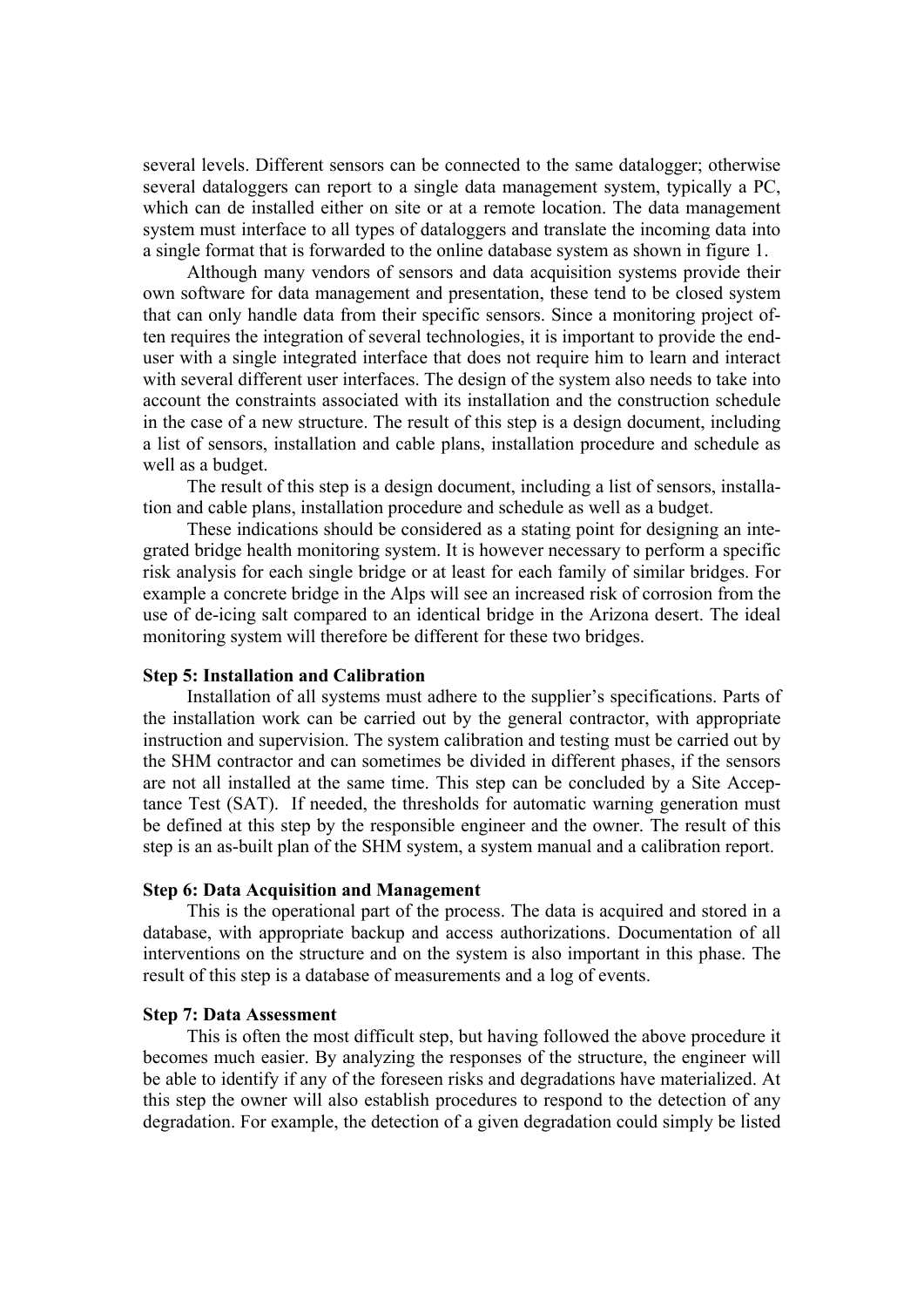in a yearly report, while another might require the immediate closure of a bridge for further inspection. The analysis of the data might prompt for further investigation, including inspection, testing or installation of additional sensors. The output of this step is a series of alerts, warnings and periodic reports.

#### **Summary**

Designing and implementing a structural health monitoring system for a bridge is a process that is not much different from designing and building the bridge itself. It requires experienced professionals and a combination of multidisciplinary skills. Unfortunately, this process is not yet formalized in the same way as for example the construction process, where codes, laws and regulations reduce the uncertainty and improve the interaction between the different actors involved in the process. Recommendations and drafts codes for the implementation of SHM system are however starting to appear; certainly an important step towards a mature SHM industry.

### **BRIDGE SHM EXAMPLE: I35-W BRIDGE, MINNEAPOLIS**

To put the previous methodology in practice, we will now consider how it can be applied to design integrated structural health monitoring systems for a bridge. In the next paragraphs, we will apply the 7-step design methodology to this example.

#### **Step 1: Identify structure**

The new I35W Bridge (Inaudi D. et al 2009) is composed of two twin bridges with spans of approximately 100m, 154m, 74m and 45m, with a width of 57 m. It is composed to two pre-stressed concrete box girders in each traffic direction, supported on for concrete columns at the end oaf each span. Figure 4 shows the almost completed bridge.



Figure 4: The I35W Bridge nearing completion



Figure 5: Location of installed instruments

The main reasons for designing and installing a SHM system is to support the construction processes, record of structural behaviour for future references and guarantee the Bridge security, restoring the public confidence in using the bridge.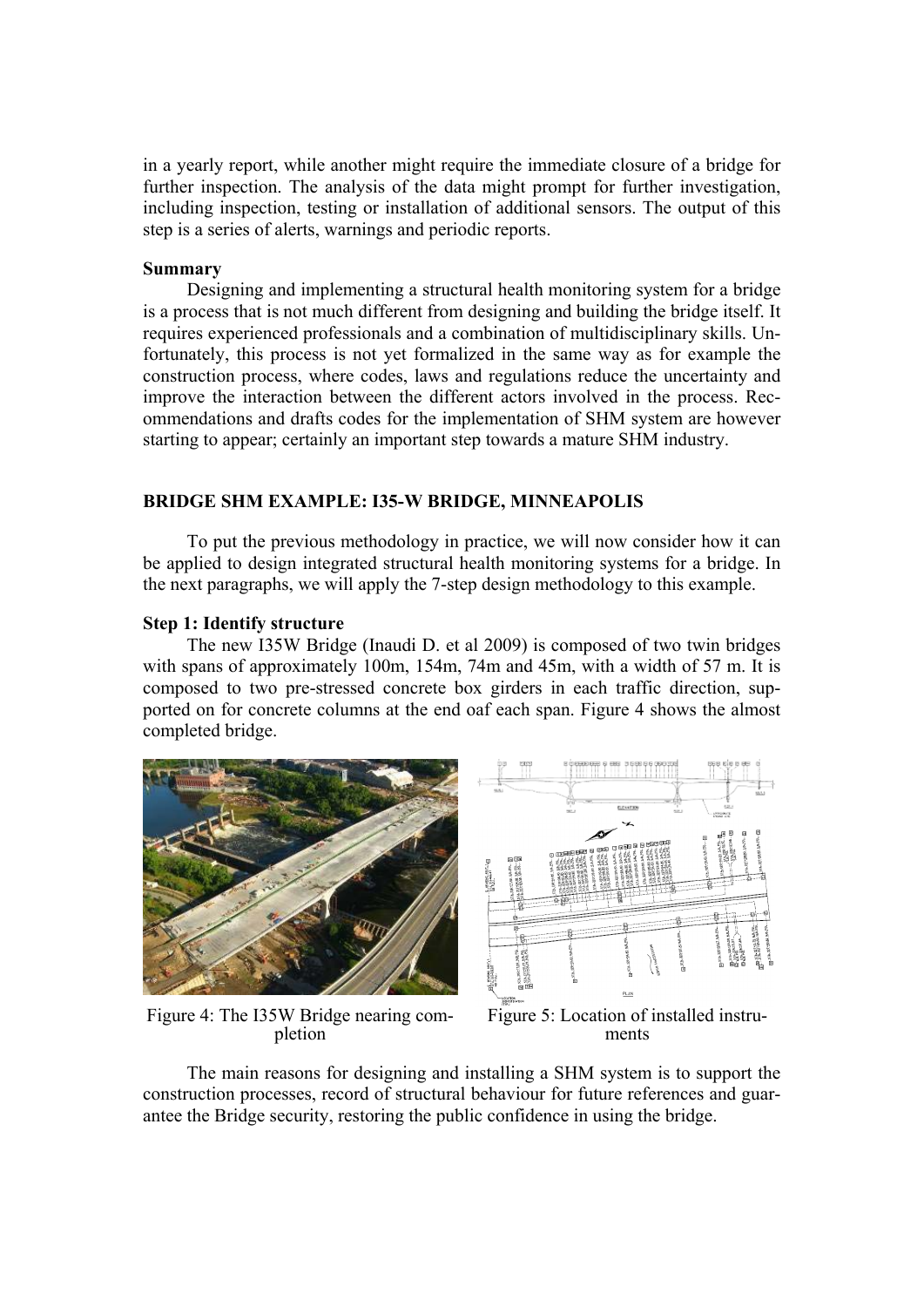# **Step 2: Risk / Uncertainty / Opportunity analysis**

The following potential risks (R), uncertainties (U) and opportunities (O) were identified:

- R1: loss of pre-stress
- R2: non-working bearings and expansion joints
- R3: cracking of concrete
- R4: settlement of piers
- R5: chlorine penetration
- U1: Correspondence between Finite Element Model and real strains / stresses
- U2 Correspondence between calculated vibration modes an real behaviour
- O1: Accelerating construction sequence

# **Step 3: Responses**

The following responses were associated with each of the abovementioned phenomena:

- R1: global deformation, change of curvature
- R2: reduced movement of expansion joints
- R3: curvature, crack opening
- R4: redistribution of loads, global deformation
- R5: rebar corrosion
- U1: Difference in predicted and real strain
- U2: Difference in predicted and real vibrations
- O1: Maturity of concrete, reduced creep

# **Step 4: Design SHM system and select appropriate sensors**

Based on the previous list, an adapted SHM system was designed. Sensors are located throughout the two bridges, the northbound and southbound lanes, and are in all spans. However, a denser instrumentation array is installed in the southbound main span over the Mississippi river, as depicted in Figure 5. The list of the different sensor types, their measurements and purpose according to the identified responses are listed in Table 1. In this project, fiber optic has been selected as a complementary solution to vibrating wire strain gauges (Glisic and Inaudi 2007). This project is also one of the first to combine very diverse technologies, including vibrating wire sensors, fiber optic sensors, corrosion sensors and concrete humidity sensors into a seamless system, with a single database and user interface.

# **Step 5: Installation**

Some of the installed sensors and data acquisition systems installed in the bridge are shown in Figure 6.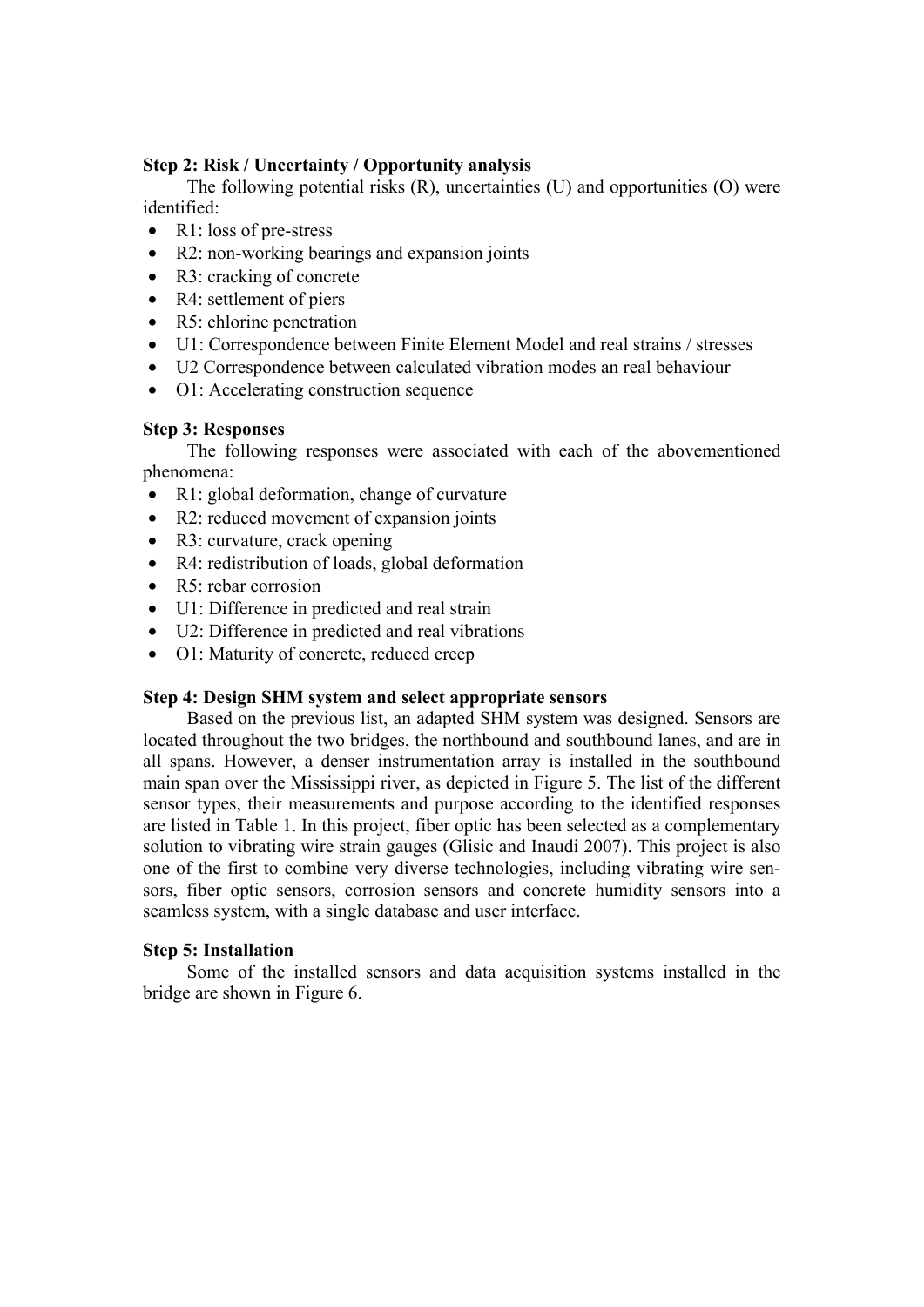| <b>Sensor Type</b>       | <b>Measurement</b>            | <b>Purpose</b>                              |
|--------------------------|-------------------------------|---------------------------------------------|
| Vibrating-wire           | Local static strain           | Concrete shrinkage and creep (R1,O1)        |
| strain gauges            |                               | Correspondence with FEM (U1)                |
|                          | Local curvature               | Loss of pre-stress, $creep(R1)$             |
| Thermistors              | Temperature                   | Concrete T during curing (O1)               |
|                          |                               | T induced deformations (U1,O1)              |
|                          | Temperature gradient          | Temperature induced strain (R2, U1)         |
| Linear Potentiome-       | Joint and bearings movements  | Stuck joints and bearings (R2)              |
| ters                     |                               | Anomalous global movements (R2,U1)          |
| Accelerometers           | Traffic induced vibrations    | Excessive vibrations (U2)                   |
|                          |                               | Dynamic amplification (U2)                  |
|                          | Modal Frequencies             | Correspondence with analysis (U2)           |
|                          | Dynamic damping               | Stuck joints and bearings (R2)              |
|                          |                               | Anomalous global behavior (U1)              |
| <b>Corrosion Sensors</b> | Concrete resistivity          | Water exchange in concrete deck (R5)        |
|                          | Corrosion current             | Corrosion of concrete deck rebars (R5)      |
| Long-gauge fiber         | Average strains               | Detection of Cracks (R3)                    |
| optic sensors            |                               | Correspondence with analysis (U1)           |
|                          | Strain distribution           | Temperature induced deformations cor-       |
|                          |                               | respondence with analysis (U1)              |
|                          | Average Curvature             | Loss of pre-stress, creep (R1)              |
|                          | Deformed Shape                | Correspondence with analysis, settle-       |
|                          |                               | ments $(R4)$                                |
|                          | Dynamic Strains, dynamic de-  | Anomalous global behavior $(\overline{U2})$ |
|                          | formations, mode shapes       |                                             |
| Topography               | Deformed shape, global defor- | Loss of pre-stress, creep $(R1)$ , settle-  |
|                          | mations                       | ments $(R4)$                                |

Table 1. Sensor types, purpose and addressed risk or uncertainty



Long-gauge SOFO fiber optic sensor





Vibrating Wire Strain Gauge







Concrete humidity and corrosion sensors



Vibrating wire and temperature sensors datalogger

Figure 6: Overview of sensors and data acquisition systems installed in the I35W Bridge